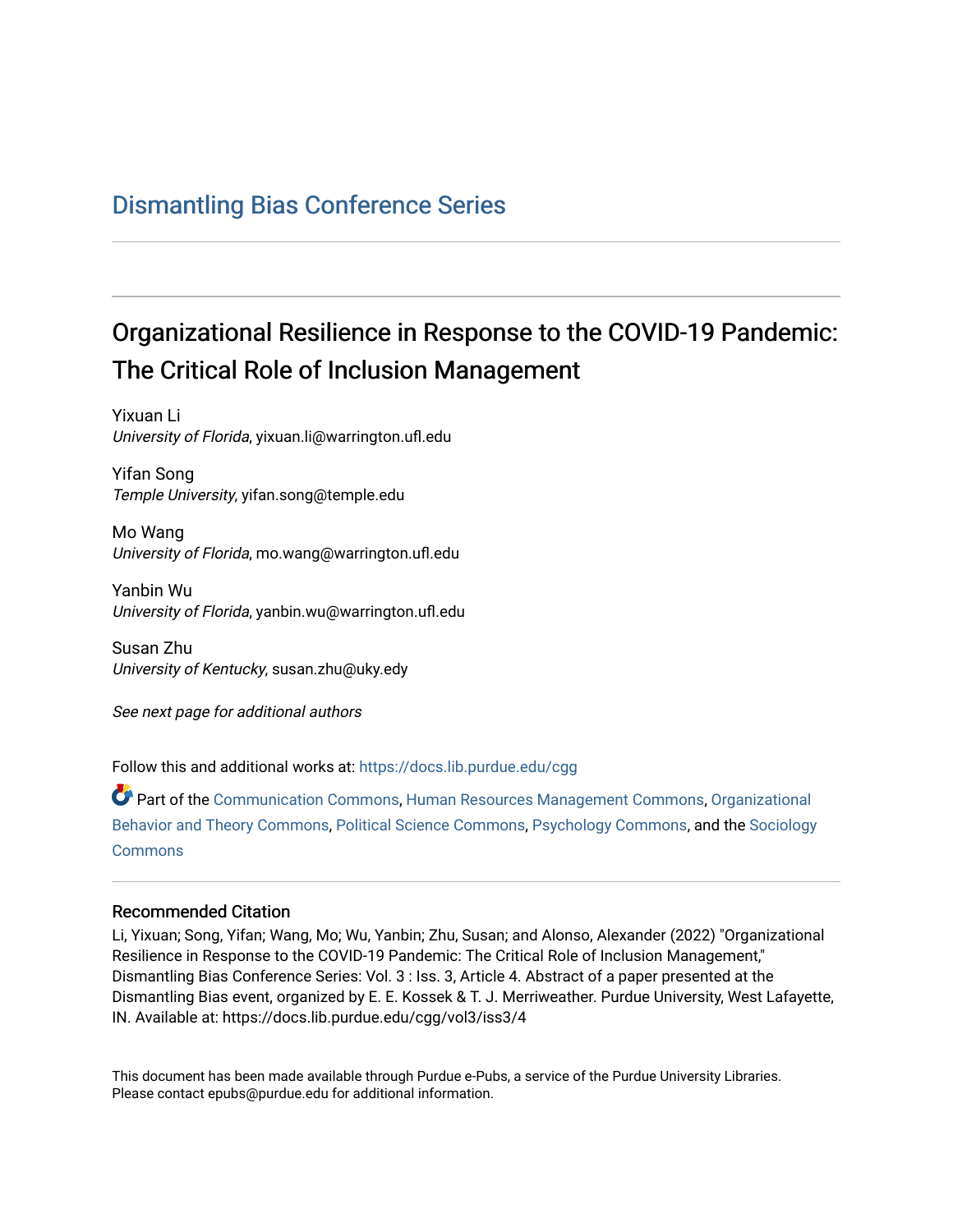### Organizational Resilience in Response to the COVID-19 Pandemic: The Critical Role of Inclusion Management

#### Authors

Yixuan Li, Yifan Song, Mo Wang, Yanbin Wu, Susan Zhu, and Alexander Alonso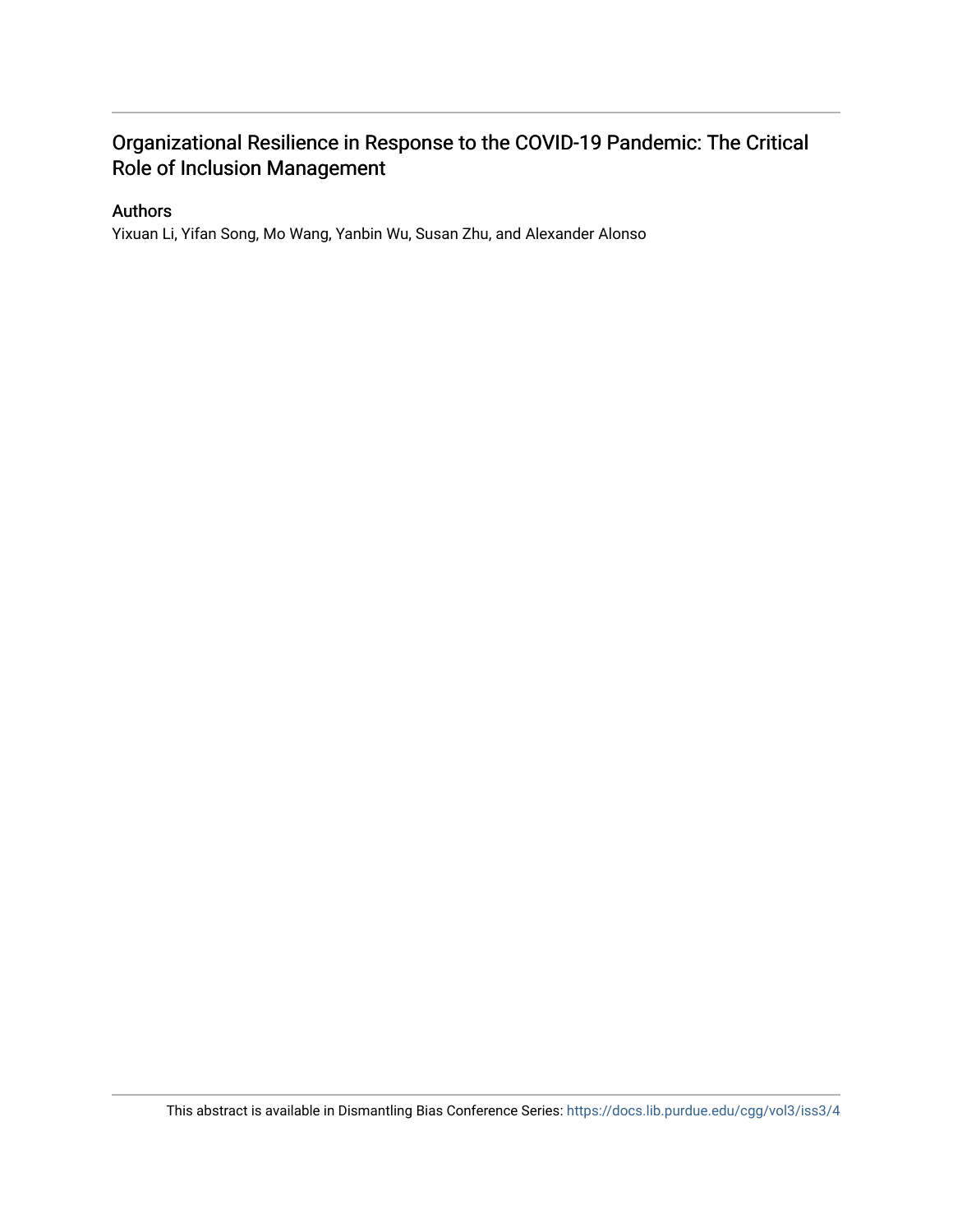# **Organizational Resilience in Response to the COVID-19 Pandemic:**

#### **The Critical Role of Inclusion Management**

#### **Abstract**

 research attention in recent years. Along with this theoretical advancement, organization-level McKay *et al.*, 2011) to inclusion management (Li et al., 2021; Nishii, 2013) to investigate shocks), which create changes, produce uncertainty, and require adaption (Bridoux *et al.*, 2021; The notion of inclusion (i.e., employees' psychological experience concerning being a valued part of the organization; Mor Barak, 2015; Mor-Barak and Cherin, 1998) has garnered growing studies have shifted from diversity and equality management (e.g., Ali and Konrad, 2017; whether and how the creation of inclusive work environments contributes to organizational effectiveness (Roberson et al., 2017). Despite the research progress, existing studies have exclusively adopted a feature-oriented approach to study how diversity and inclusion management associates with feature-oriented organizational variables (e.g., unit satisfaction). As Morgeson, Mitchell, and Liu (2015: 516) point out, "Because feature-oriented research focuses on the amount of a construct and covariation among constructs, it often neglects change and development." In particular, previous research did not inform us whether and why workplaces that vary in inclusion management differ in terms of how they cope with exogenous disruptive events facing the organization (e.g., the COVID-19 pandemic). Such an investigation is pivotal, because we live in an era shaped by and defined through significant events (e.g., crises and Morgeson *et al.*, 2021; see also Wenzel, Stanske, and Lieberman, 2020 for a list of global crises in the last decades).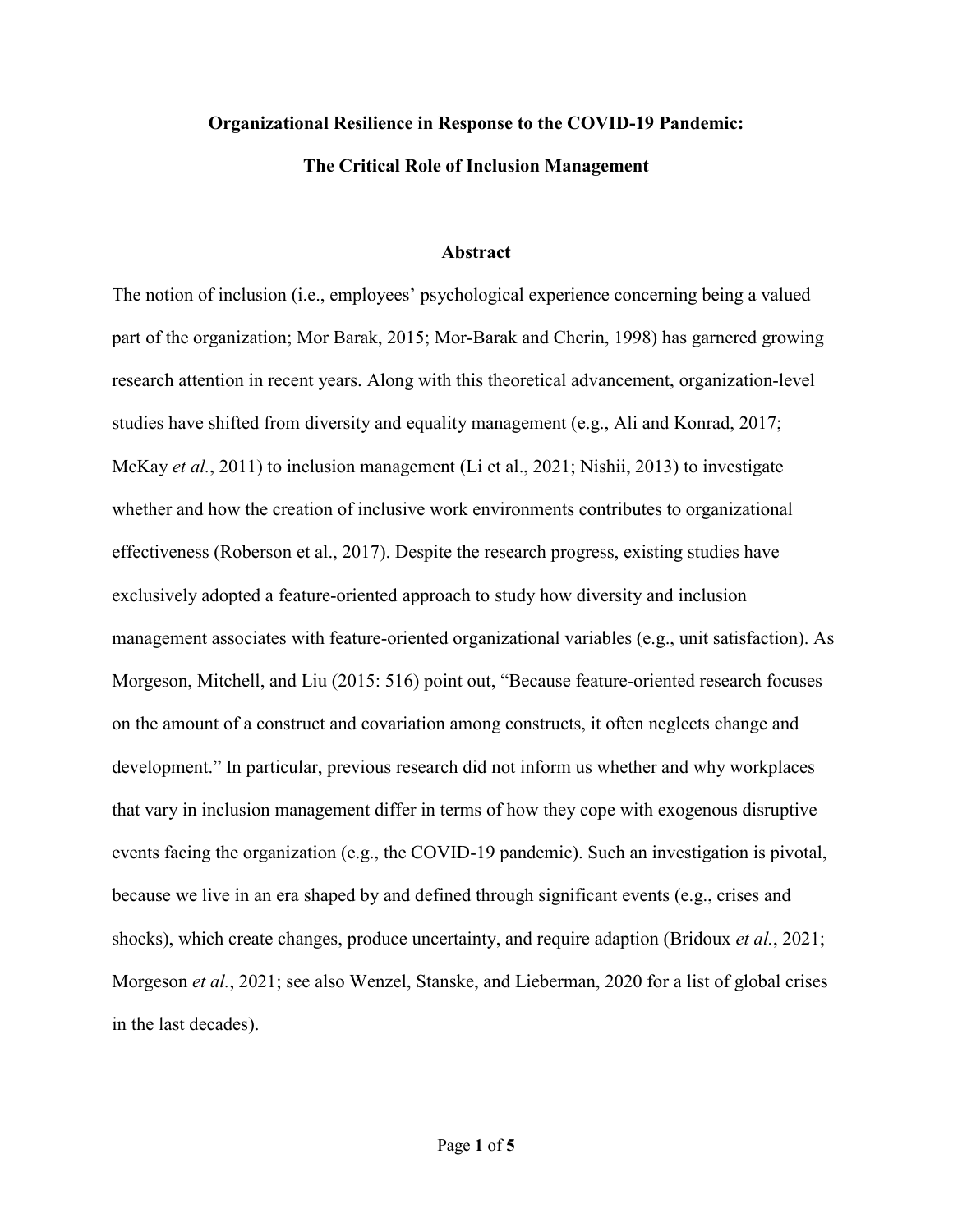response to COVID-19 by exhibiting greater robustness (i.e., preserving the current strategic Taking an event-oriented approach (Morgeson et al., 2015), we investigate whether and when organizations that adopt more (vs. less) inclusion management are more resilient in position and business scope) and agility (i.e., acting fast for strategic renewal), which in turn renders higher organizational performance in the turbulent market surrounding COVID (Kantur & Iseri-Say, 2015; Stieglitz et al., 2016; Wenzel et al., 2020). Furthermore, we identify workplace demographic diversity and COVID crisis strength as two important contingencies that qualify the effects of inclusion management on organizational resilience (i.e., robustness and agility) in response to the COVID-19 pandemic.

 crisis strength to explicitly capture the extent to which the pandemic serves as a salient and impactful event to the organization (Lin et al., 2021; Liu et al., 2021) and investigate the Our event-oriented approach to studying inclusion management has important implications for organizations' long-term prosperity. Meanwhile, studying workplace inclusion in the context of crises is practically meaningful. Like many other crises that reinforce and exacerbate inequality and disparity, the COVID-19 pandemic is no exception (Kantamneni, 2020). Indeed, this pandemic appears to disproportionately affect individuals from marginalized background (Blustein et al., 2020). Thus, studying inclusion management along with workplace demographic diversity in the context of crises is essential, as it informs professional managers how to property manage diversity in those unprecedented times. In addition, we use COVID interplay between inclusion management and COVID crisis strength. Such an investigation offers an effective integration of event system theory (Morgeson et al., 2015) and inclusion work (Nishii, 2013; Shore et al., 2011). Importantly, while most studies used a retrospective design to examine a specific event after it appears (Morgeson et al., 2015), we adopt a prospective design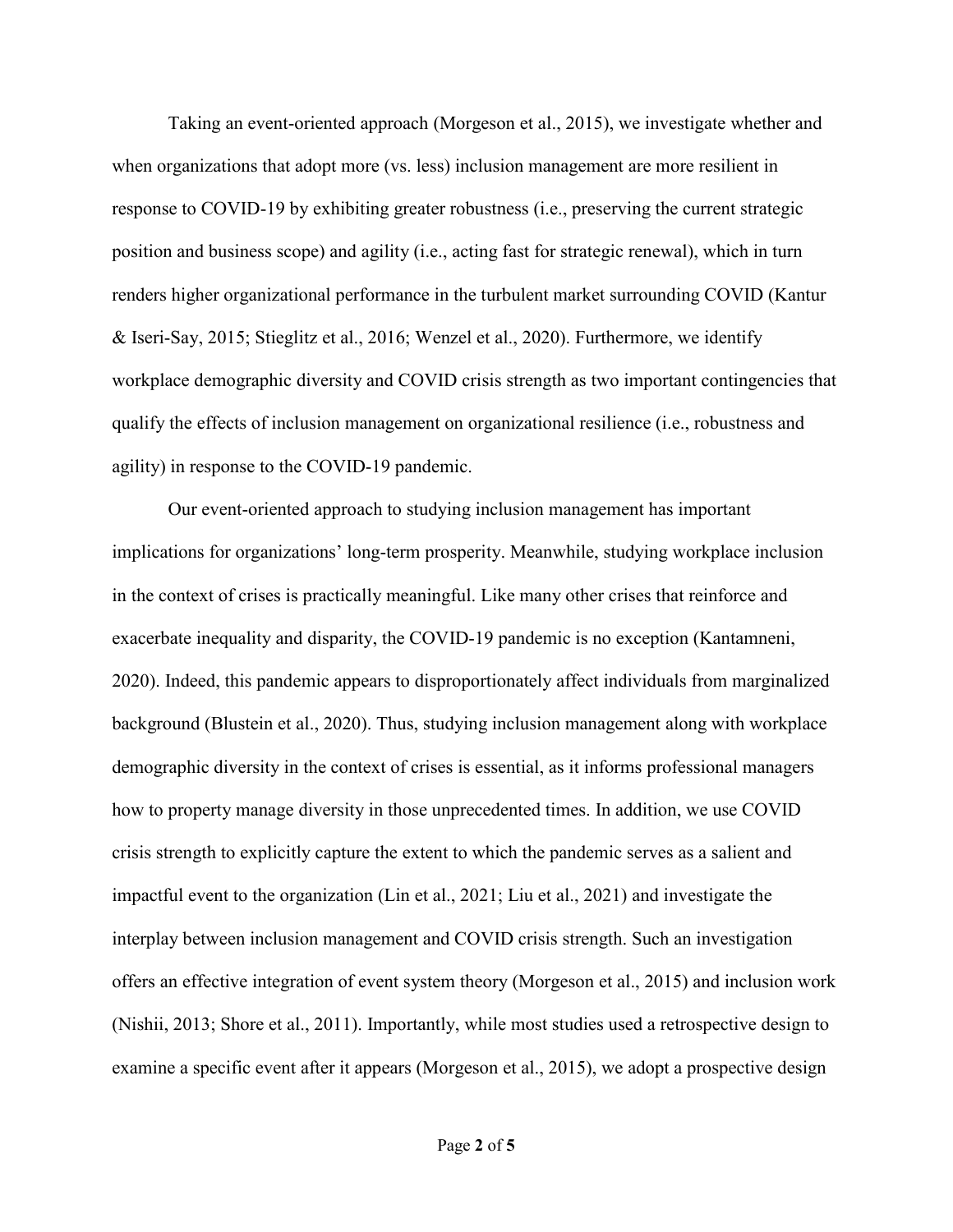to capture different event stages (i.e., before the COVID-19 pandemic, at the earlier stage of the COVID-19 pandemic, and at the later stage of the COVID-19 pandemic). Such a design not only improves our methodological rigor, but also allows us to uncover the underlying mechanisms (i.e., organizational robustness and organizational agility) that explain why certain organizations perform better in the turbulent market surrounding COVID. Taken together, by examining how and when inclusion management benefits organizational performance during the COVID-19 pandemic, our research sheds light on how organizations improve their crisis management capacity by strategically managing their human resources (Lengnick-Hall et al., 2011).

 agility were stronger for workplaces with higher demographic diversity and COVID crisis responses to events, bridging between feature- and process-oriented research. We tested our hypotheses using manager-report survey data from the Society for Human Resource Management with a pre-COVID and post-COVID prospective design (*N* = 884 workplaces). Results indicate that inclusive organizations were more robust and agile in response to the COVID-19 pandemic. In addition, the effects of inclusion management on robustness and strength. However, only organizational agility (but not robustness) was positively related to organizational performance during the COVID-19 pandemic. Our study sheds light on how features of organizational entities interplay with exogenous events to jointly affect organizational responses to events, bridging between feature- and process-oriented research. Page **3** of **5**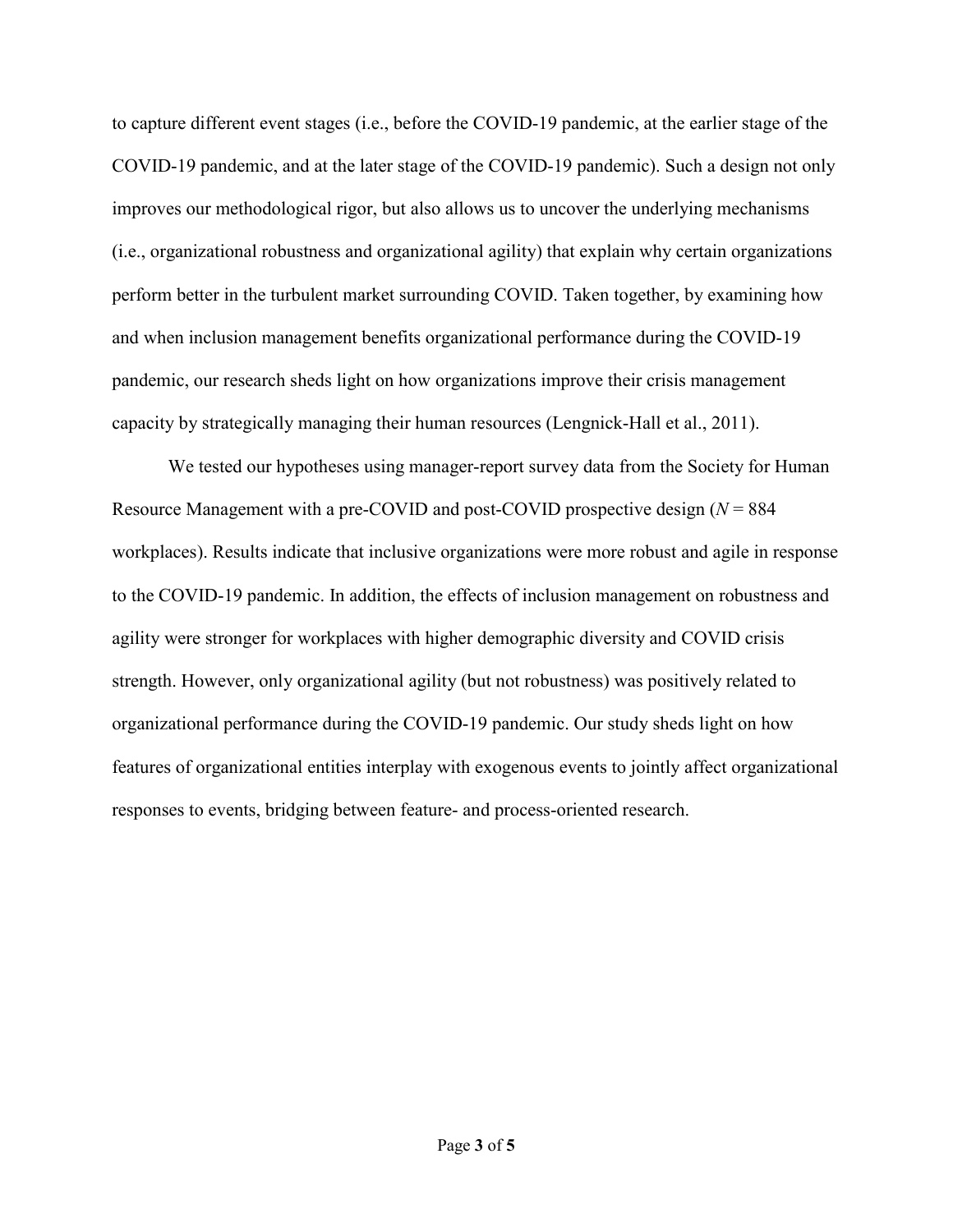#### **References**

- Ali, M., & Konrad, A. M. (2017). Antecedents and consequences of diversity and equality management systems: The importance of gender diversity in the TMT and lower to middle management. *European Management Journal*, *35*, 440–453.
- Blustein, D. L., Duffy, R., Ferreira, J. A., Cohen-Scali, V., Cinamon, R. G., & Allan, B. A. (2020). Unemployment in the time of COVID-19: A research agenda. *Journal of Vocational Behavior*, *119*, 103436.
- Bridoux, F., Bundy, J., Gond, J., Haack, P., Petriglieri, J., Stephens, J. P., & Sutcliffe, K. (2021). The new normal: Positive organizational impact in an age of disruption. *Call for Papers: Academy of Management Review Special Topic Forum*.
- Kantamneni, N. (2020). The impact of the COVID-19 pandemic on marginalized populations in the United States: A research agenda. *Journal of Vocational Behavior*, *119*, 103439.
- Kantur, D., & Iseri-Say, A. (2015). Measuring organizational resilience: A scale development. *Journal of Business, Economics & Finance*, *4*, 456–456.
- Lengnick-Hall, C. A., Beck, T. E., & Lengnick-Hall, M. L. (2011). Developing a capacity for organizational resilience through strategic human resource management. *Human Resource Management Review*, *21*, 243–255.
- Li, Y., Gong, Y., Burmeister, A., Wang, M., Alterman, V., Alonso, A., & Robinson, S. (2021). Leveraging age diversity for organizational performance: An intellectual capital perspective. *Journal of Applied Psychology*, *106*, 71–91.
- Lin, W., Shao, Y., Li, G., Guo, Y., & Zhan, X. (2021). The psychological implications of COVID-19 on employee job insecurity and its consequences: The mitigating role of organization adaptive practices. *Journal of Applied Psychology*, *106*, 317–329.
- taking charge: A multi-study investigation of frontline health workers. *Journal of Applied*  Liu, D., Chen, Y., & Li, N. (2021). Tackling the negative impact of COVID-19 on work engagement and *Psychology*, *106*, 185–198.